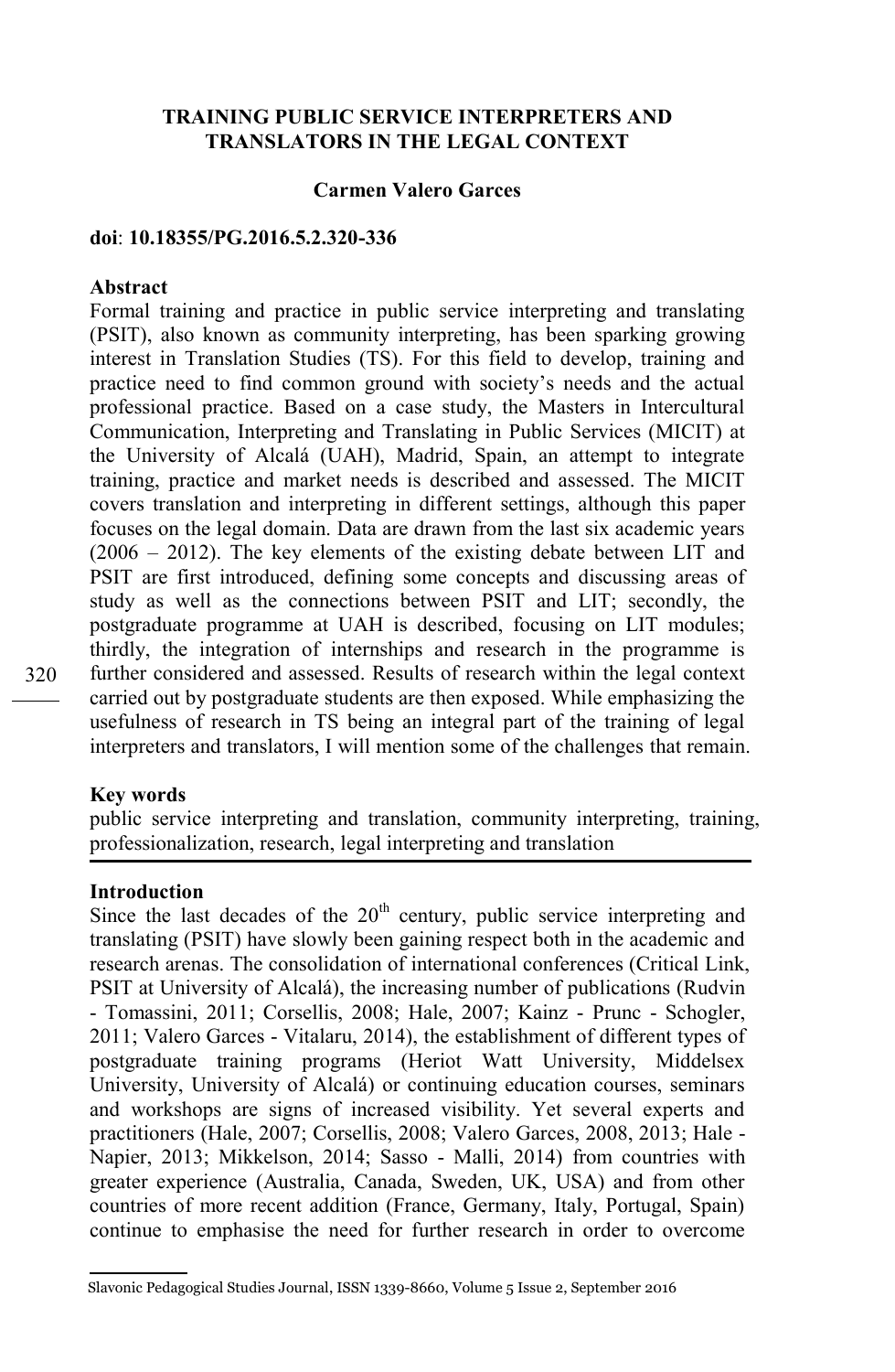barriers to the professionalization of PSIT. Some of the barriers brought up in the literature are the need for specialized research, the lack of a connection between research and practice, and the difficulty in accessing the labour market.

The training programme in PSIT that has been offered at the University of Alcalá (UAH), Madrid, since 2001 was born with the intention to break down such barriers. The programme started as a series of seminars

, workshops and continuing education courses offered in the main minority languages spoken by migrants at that time. Nowadays, the Masters in Intercultural Communication, Interpreting and Translating in Public Services (MICIT) is offered, and it has gained both national and European official recognition as a member of the EMT network (EMT, 2014). The curriculum is based on three interconnected pillars: training, research and practice, and it is made up of five modules focusing on different topics. Three of these modules are completely or partially focused on the legal domain -Translation and Interpreting in the Legal and Administrative setting; Internships; and Research in PSIT. My intention is to present the results and implications for the future development and professionalization of PSIT as well as for the training of legal interpreters and translators (LIT) by concentrating on the legal domain within the framework of PSIT.

# **An open debate. Some definitions and the connection between PSIT and LIT**

If we use human rights as a point of departure, we are bound to find connections between PSIT and LTI. Establishing their relationship and limits is another question. PSIT is generally considered as an activity (interpreting and translating) that enables people who do not speak the official language(s) of the country to communicate with public service providers, thus facilitating equal access to legal services, healthcare, education, and social services (Wadensjo, 1998: 33; Mikkelson, 1996: 126). PSIT can take place in police stations, immigration offices, social services offices, healthcare centres, schools, and other similar places. The recipients/customers usually belong to specific cultural and linguistic minority groups and generally possess an educational and economic level inferior to that of the majority group. Furthermore, they often do not know or completely grasp the new social reality of the country. On the other hand, the service providers – usually from the majority group – do not always understand the minority group's language and rarely understand their culture. It is this imbalance on both sides which forces the development of different strategies to achieve communication.

PSIT implies a bidirectional and dialogic interpreting and translation activity that takes place in communicative settings among speakers of different languages for the purpose of accessing services. The tasks required from public service interpreters usually involve interpreting for social services (in government agencies, schools, and community centres), interpreting in healthcare and medical settings, or interpreting in administrative or legal settings such as police stations, government offices or in situations with legal implications, such as interpreting in a hospital where the client needs to sign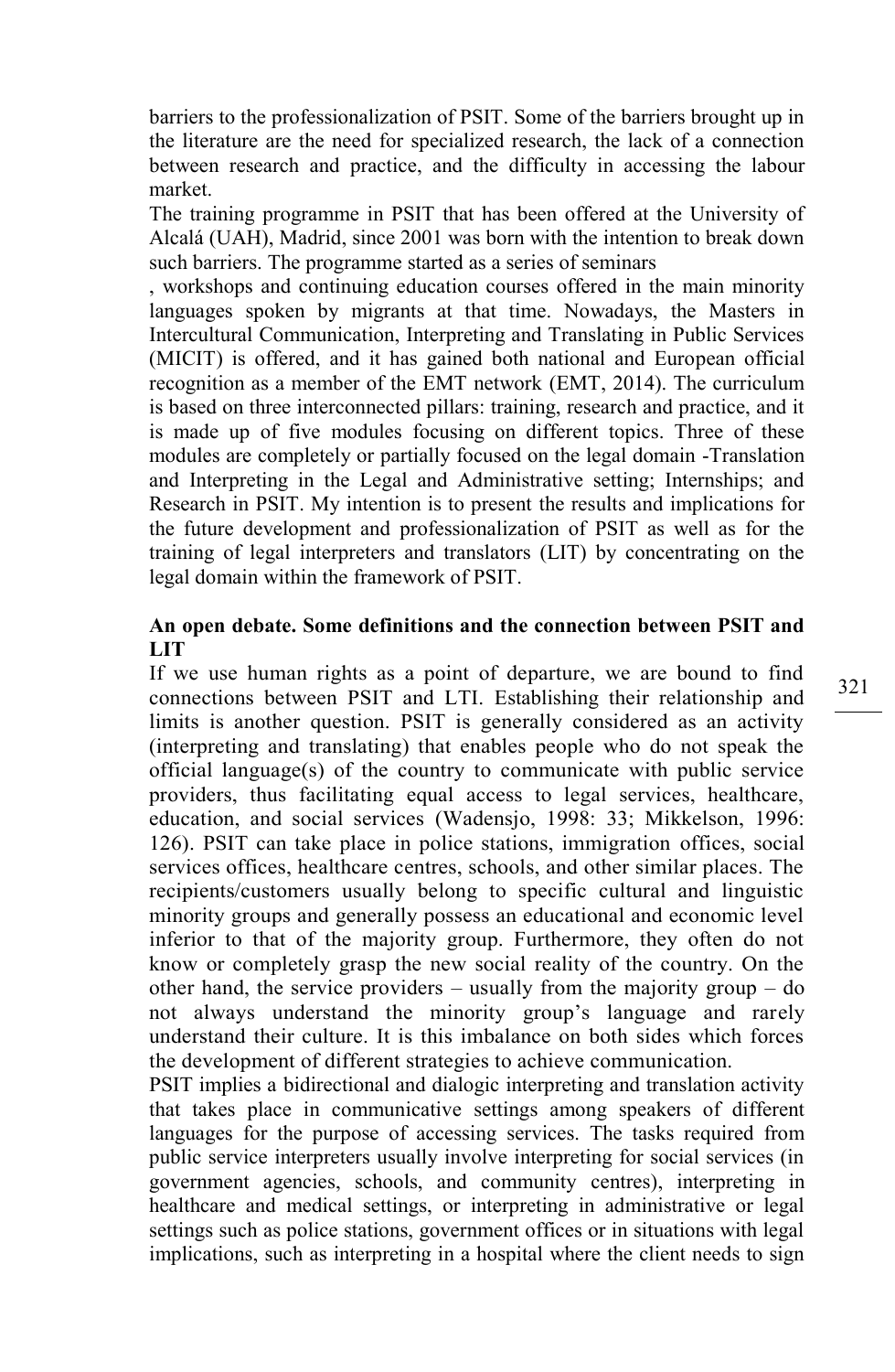an informed consent or in judicial offices and legal settings when the client needs help accessing services. From my perspective, and joining forces with many other researchers, LIT y PSIT are two fields of study and practice that share some characteristics and differences, but which cannot be excluded from one another.

However, no consensus has been reached on an international level regarding the inclusion or exclusion of LIT from PSIT. A brief review of the opinions of some well-known PSIT practitioners as well as PSIT researchers and trainers illustrates the open debate and also helps to reinforce the relationship between LIT and PSIT. The Routledege Handbook of Translation Studies (Millan - Bartrina, 2013: vii) considers legal interpreting to be separate from community interpreting. Other authors consider legal interpretation to be a broader term than court interpreting, excluding community interpreting from the latter, but including it in the domain of the profession.

In Canada, Sasso, executive director of Critical Link International, and Mali (Sasso - Malli, 2014: 43), find that there are ties which inevitably bind court interpreting to community interpreting. This is true for at least two reasons: a) court interpreting often involves the same practitioners as those engaged in community and health interpreting and b) it can be an interpreting activity that occurs at a community level.

In Australia, Hale (2007: 64-91) dedicates a full chapter (Chapter 3. Interdisciplinarity: Community Interpreting in the Legal Context) to a description of the main legal setting in which community interpreters work, outlining the most salient issues surrounding interpreting in this setting, and stressing the need for mutual understanding and collaboration between legal interpreters and other professionals working in the legal field to achieve optimum results. Referring to community interpreting in the legal context:

This specialized branch of Community Interpreting is often referred to as Legal Interpreting, which comprises a variety of legal domains such as police interviews and interrogations, lawyer-client conferences, tribunal hearings and court hearings and trials. (Hale, 2007: 65)

Hale (2007: 65) further remarks: "These different domains share the underlying legal system they serve, legal concepts and some of their discourses." She also stresses the fact that each of these domains differs from the others depending on factors such as the relationship between interlocutors, the goal of the interaction, the privacy and the formality of the event, the roles of the participants, the role of language, and "as a consequence, the implications for interpreters" (65).

In USA, Bancroft and Rubio-Fitzpatrick (2009: vii) define community interpreting as "interpreting that takes place in any community setting, with a particular focus on government and non-profit community services, particularly [in] health care, education and human and social services", though they mention the legal setting as well.

Mikkelson (2014: 10) maintains a more open stance and insists:

Slavonic Pedagogical Studies Journal, ISSN 1339-8660, Volume 5 Issue 2, September 2016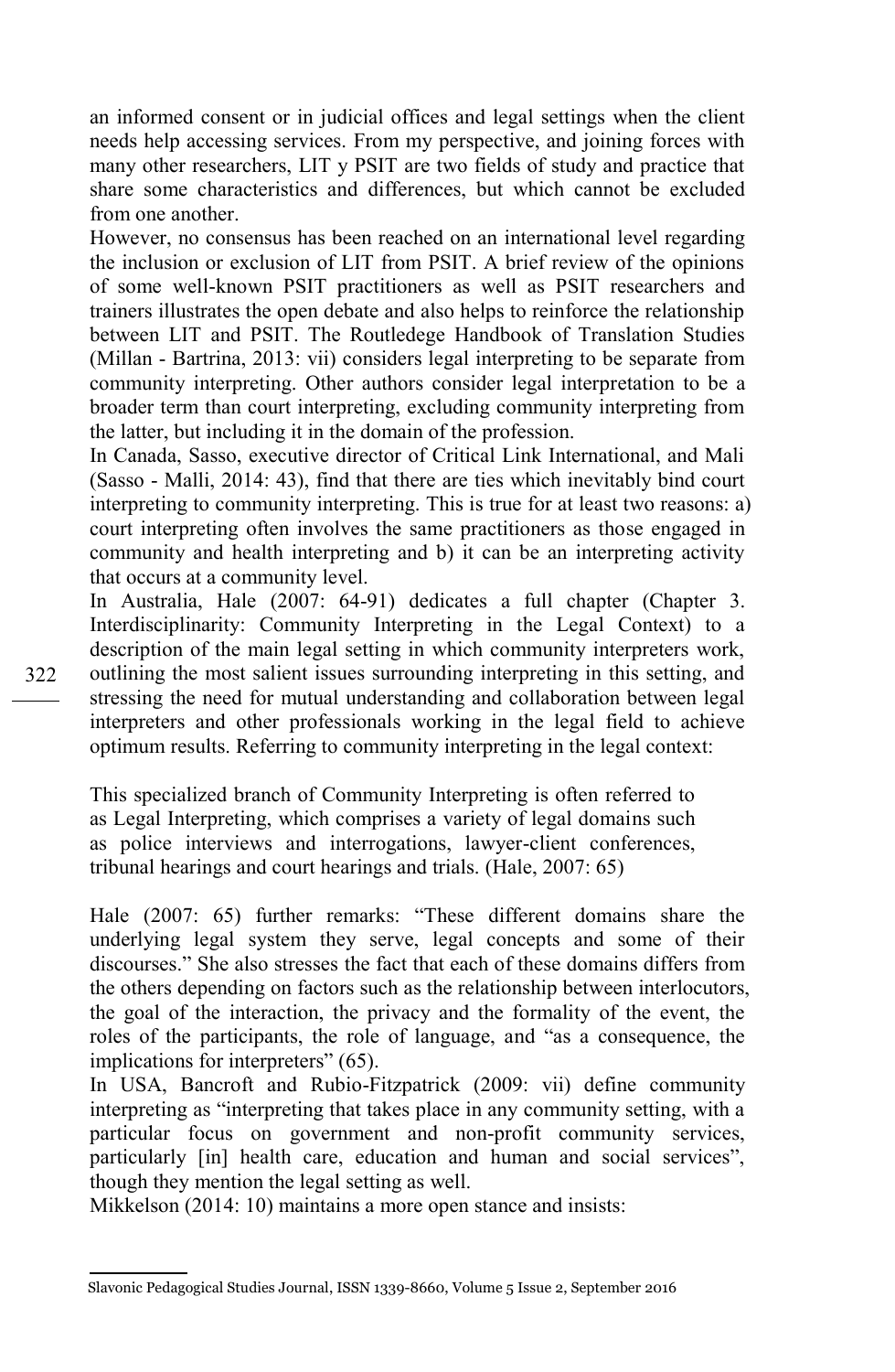I have asserted elsewhere (Mikkelson, 1996: 77) that "because the services are provided to the residents of the community in which the interpreting takes place, not to conference delegates, diplomats, or professional traveling abroad to conduct business", they [services] do include court interpreting.

Benmaman (1997: 178) prefers to stay out of the debate and considers that "legal interpreting by any other name is still legal interpreting".

In UK and some other EU countries such as for example Spain for example, the term public service interpreting is more extensively used, mainly after the institutional decision in 1990 when the Institute of Linguists in UK adopted public service interpreting as its nomenclature (Corsellis, 2008: 4-7). Corsellis (4) defines public service interpreting and translation as "the interpreting and translation carried out in the context of the public services, where service users do not speak the majority language of the country". And considering that the term 'public service' refers mainly to those services that are provided for the public by central or local government, Corsellis includes in PSIT "legal, health and the range of social services such as housing, education and environmental health".

Pöchhacker (2004: 15), talking from Austria, states that healthcare interpreting and legal interpreting are "the most significant institutional domains" of what he calls community-based interpreting.

Perez and Wilson (2011: 258-9) present a particular case of study on community interpreting - the interlinked approach, and they point out that the programme is "grounded in the reality of a specific local context and focused on interpreting in legal and more specifically police settings" (243).

Other elements which lead us to establish points of contact and to insist that it is appropriate to include certain aspects of the legal domain in its broadest sense within PSIT are, on one hand, the characteristics of many interpreters working in the public sector, who tend to be bilingual employees. These employees, apart from performing their jobs, fulfill other roles such as interpreting, though they are not included as interpreters in the statistics. They are the "adjunct" or "dual interpreters" as Bancroft and Kickatrick (2009: xx) call them, with little to no training in translation and interpreting. Likewise, there are many translators and interpreters who work in both public services and in the courts when called upon to do so. In both cases there is a certain percentage who have received little training, something that the majority agree should be insisted upon if the status of the profession is to be raised. And there is in fact a certain proliferation of courses and workshops in which students practice or are taught skills or strategies related to the transmission of information from one language to another or in which study is directed at the ethical principles and standards of conduct to be followed.

We should also include within this debate the issue of training as Mikkelson (2014: 9) frames it: "Whether or not PSI includes services provided in judicial proceedings, similar issues arise in the training of prospective interpreters regardless of where they will work."

In this vein there is certain consensus regarding the knowledge, skills and abilities (KSAs as Mikkelson [2014: 14] calls them) that all interpreters and translators, regardless of the field they work in, must dominate and which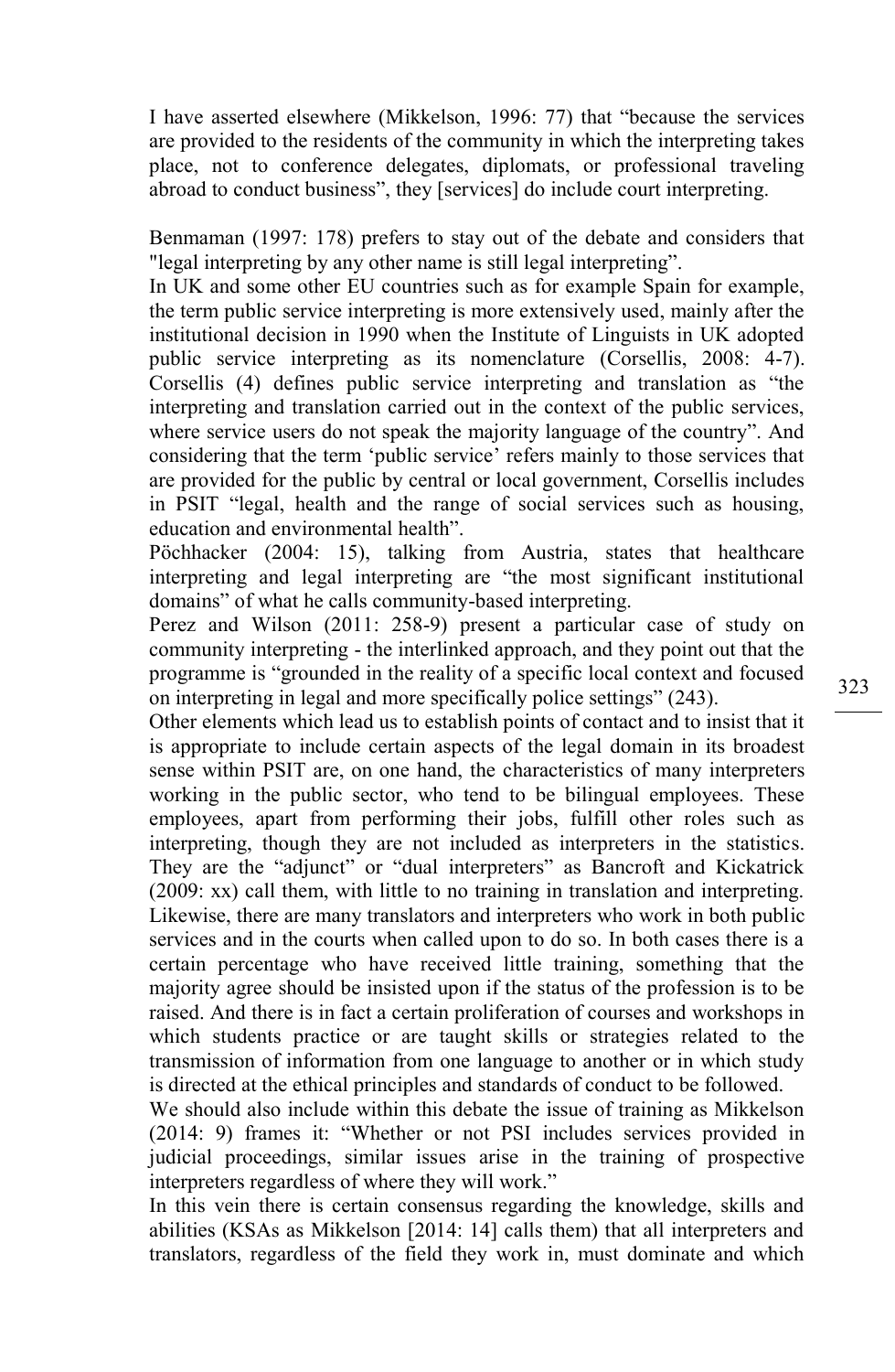therefore must form part of the syllabus for training programs and be included in the curriculum (Hale, 2007: 189; Valero Garces, 2011: 137; Rudvin - Tomassini, 2011: 79-87). The content, though, will vary according to the setting for which students are being prepared.

On the other hand, there are many trainers and scholars within PSIT who agree that this training cannot be rudimentary, just as it is not so in LIT. Rather, as Pérez & Wilson (2011: 245) indicate:

Given the complexity of the cognitive tasks involved in public service translation and interpreting, there appears to be a growing consensus that training should take place at [a] higher education level because mediated professional settings require "smart" interpreters who can make informed judgments based on authentic practice as well as informed theoretical knowledge.

Another topic of debate, which affects both LIT and PSIT, relates to the nature of courses in terms of the languages of instruction. The greater part of these courses is "language neutral". In other words, they are imparted in a certain number of languages apart from the language of the country in question, with the most common languages being those of the European Union: English, French, German, Italian or Spanish. Regarding the USA, Mikkelson (2014: 12) significantly points out,

(…) that Spanish is the dominant foreign language in the U.S. and other languages, though spoken by large numbers of residents overall, do not account for many speakers in any given location. Therefore, the vast majority of the training programs that do exist offer courses in Spanish only, neglecting the other languages.

Finally, another point in the debate and one which is in line with those who defend PSIT in a legal context is one of those issues that Mikkelson refers to as "unresolved questions" (2014: 11). Here, I refer to the role of research in interpreter training, as I consider this to be fundamental to PSIT given some of its features. For example, in PSIT, languages and cultures which are practically unknown –also in training programs– come into contact and research is therefore necessary to make them known to one another and to develop proper initiatives. However, and in spite of the fact that it is generally acknowledged that instructors must be up to date on research and advances made in the field in order to include these in their teaching, it does not seem that this always applies to student curriculum. Among the arguments set forth are the lack of time, the lack of preparation by students, difficulties obtaining data, or instructors' background, as these have usually developed their competences working as freelance interpreters and have received scant academic preparation (Valero Garces, 2013; Valero Garces - Vitalaru, 2014). In this vein, I am in full agreement with Hale (2007: 198) when stating: "If research in this field is to be promoted and its results used

Slavonic Pedagogical Studies Journal, ISSN 1339-8660, Volume 5 Issue 2, September 2016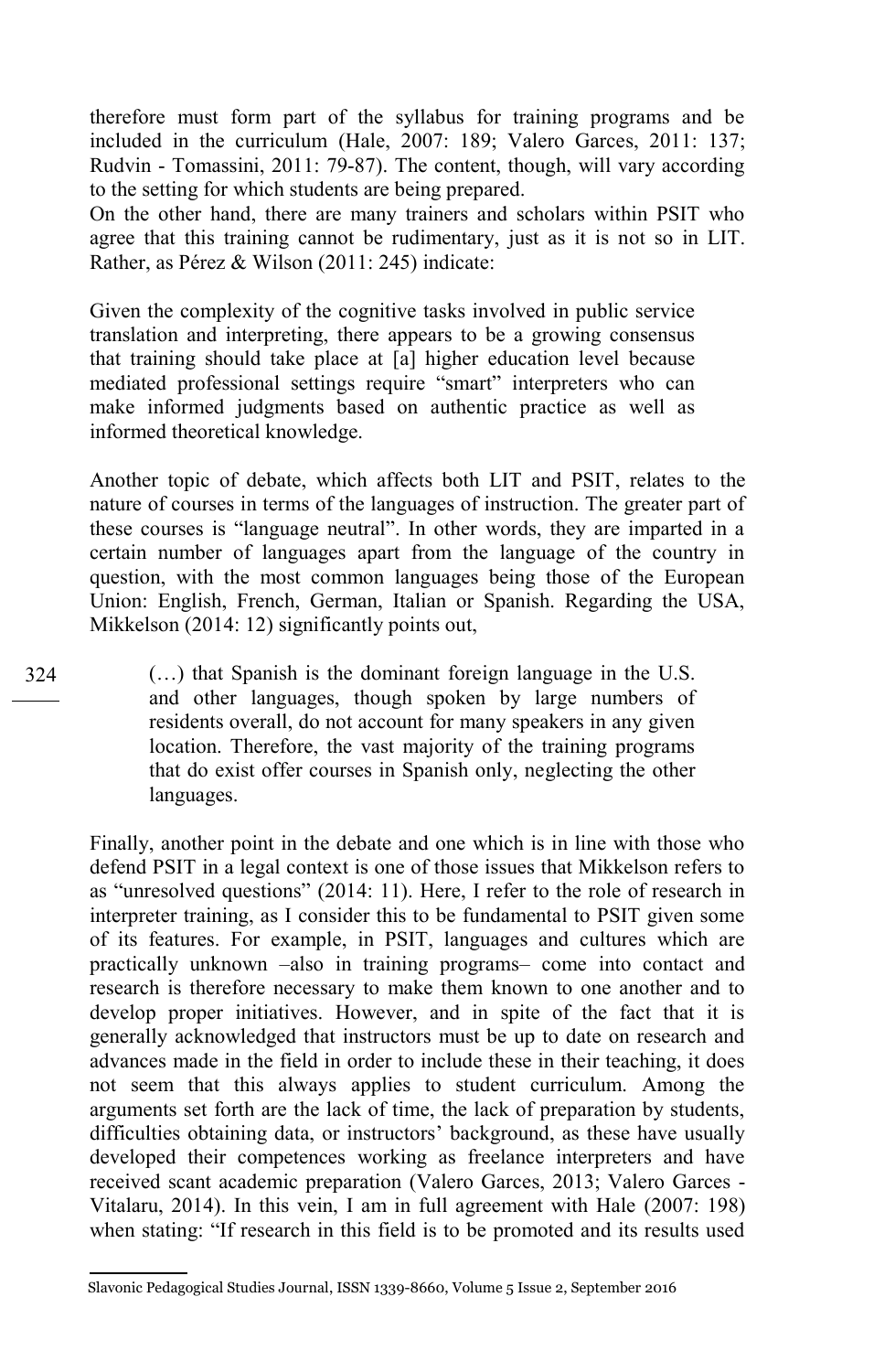to inform both training and practice, training in research methods is crucial" (Hale, 2007: 198), as Napier and herself recently confirmed (Hale - Napier, 2013).

On the periphery of this latent controversy, my proposal focuses on formal training, research and practice in legal translation and interpreting (LIT) in a specific field: Public Service Interpreting and Translating (PSIT), also known as Community Interpreting (CI). Developing a specific training programme that covers all competencies and qualifications required for PSIT and LIT professionals has been the main objective of the programme since it was launched in 2001. At that time, ten language combinations were offered, in an attempt to meet the needs of the area. This particular feature was practically an exception in the European panorama. Other programs have followed lead over time, such as those offered at Heriot-Watt University, Edinburg, Scotland or in London Metropolitan University, UK. In the United States, the University of Maryland recently launched the Master of Professional Studies in Public Service Interpreting, offering regular instruction in high demand languages and a multilingual setting (Office of Extended Studies (University of Maryland) 2013, n.p.).

# **Combining LIT and PSIT in postgraduate training. The MICIT as a case study**

The Master in Intercultural Communication, Public Service Interpreting and Translation (MICIT) (http://www3.uah.es/master-tisp.uah) is a postgraduate degree which has been operating as such since the academic year 2005-06. Being part of the EMT, the programme's instructional objectives are unified with those of other European universities, which enables cooperation on legal projects and initiatives funded by the EU Department of Justice (such as Grotius, Agis, Building Mutual Trust, SOS VICS or QUALETRA) and by the EU Life Long Learning programme (such as OPTIMALE and AGORA). The MICIT is also integrated into a postgraduate programme and gives access to a PhD degree programme, two keys to added value that contribute to its recognition. The general objective is to provide students with the theoretical knowledge and the skills, abilities, and tools they need to act as linguistic and cultural liaisons between institutional, medical, judicial, and educational staff and the recipients of these public services who do not speak the contact language. The programme is based on a cross-fertilization between theory, practice and research.

### **The MICIT syllabus**

The MICIT syllabus follows the EMT competences wheel for professional translators, adapted to the legal domain by the members of the QUALETRA project (EULITA n.d.) as seen below (Figure 1):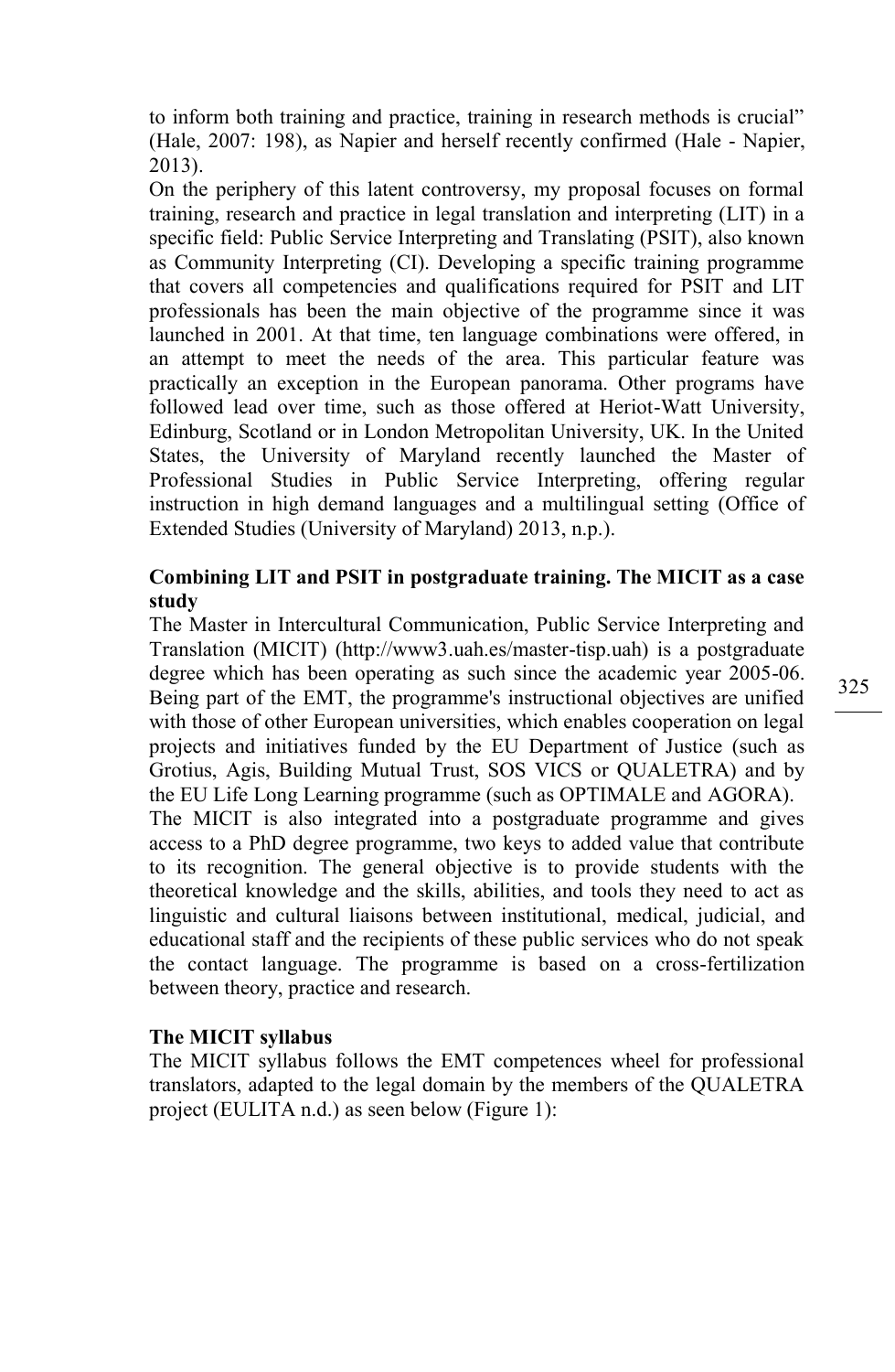

**Figure 1 LIT competences (Scarpa & Orlando 2014)** 

326

The Master includes five different modules on different topics, adding up to 60 ECTS. These are offered in ten language combinations (with Spanish as source language) and distributed over one academic year.<sup>1</sup> The modules and the corresponding subjects are shown in Table 1:

| <b>Modules</b>                                                                                            | <b>Subjects</b>                                                                                                                                                                                                                                                                                            |
|-----------------------------------------------------------------------------------------------------------|------------------------------------------------------------------------------------------------------------------------------------------------------------------------------------------------------------------------------------------------------------------------------------------------------------|
| Interlinguistic<br>I.<br>communication<br>(online)                                                        | Inter-linguistic Communication (5 ECTS)<br>Institutional Communication with Foreign-Origin<br>Communities (7 ECTS)<br>Techniques and Resources for PSIT (I) (6 ECTS)                                                                                                                                       |
| Interpreting<br>П.<br>and translating in<br>healthcare<br>settings (on site)                              | Techniques and Resources for PSIT (II)<br>Interpretation in Healthcare Settings (language specific) (5<br>ECTS)<br>Specialised Translation: Healthcare Settings (language)<br>specific) $(5 ECTS)$                                                                                                         |
| III. Interpreting<br>and translating in<br>legal,<br>administrative,<br>educational<br>settings (on site) | Techniques and Resources for PSIT (III, 2 ECTS).<br>Interpretation in Legal-Administrative Settings (language)<br>specific) $(8 ECTS)$<br>Specialised Translation: Legal Settings (language specific)<br>(5 ECTS)<br>Specialised Translation: Administrative Settings (language)<br>specific) $(5 ECTS)$ . |
| IV. Internship or<br>Practicum                                                                            | Internship in public/private institutions (5 ECTS)                                                                                                                                                                                                                                                         |
| V. Master's<br>Thesis                                                                                     | Research project (9 ECTS)                                                                                                                                                                                                                                                                                  |

**Table 1 MICIT Syllabus**

Slavonic Pedagogical Studies Journal, ISSN 1339-8660, Volume 5 Issue 2, September 2016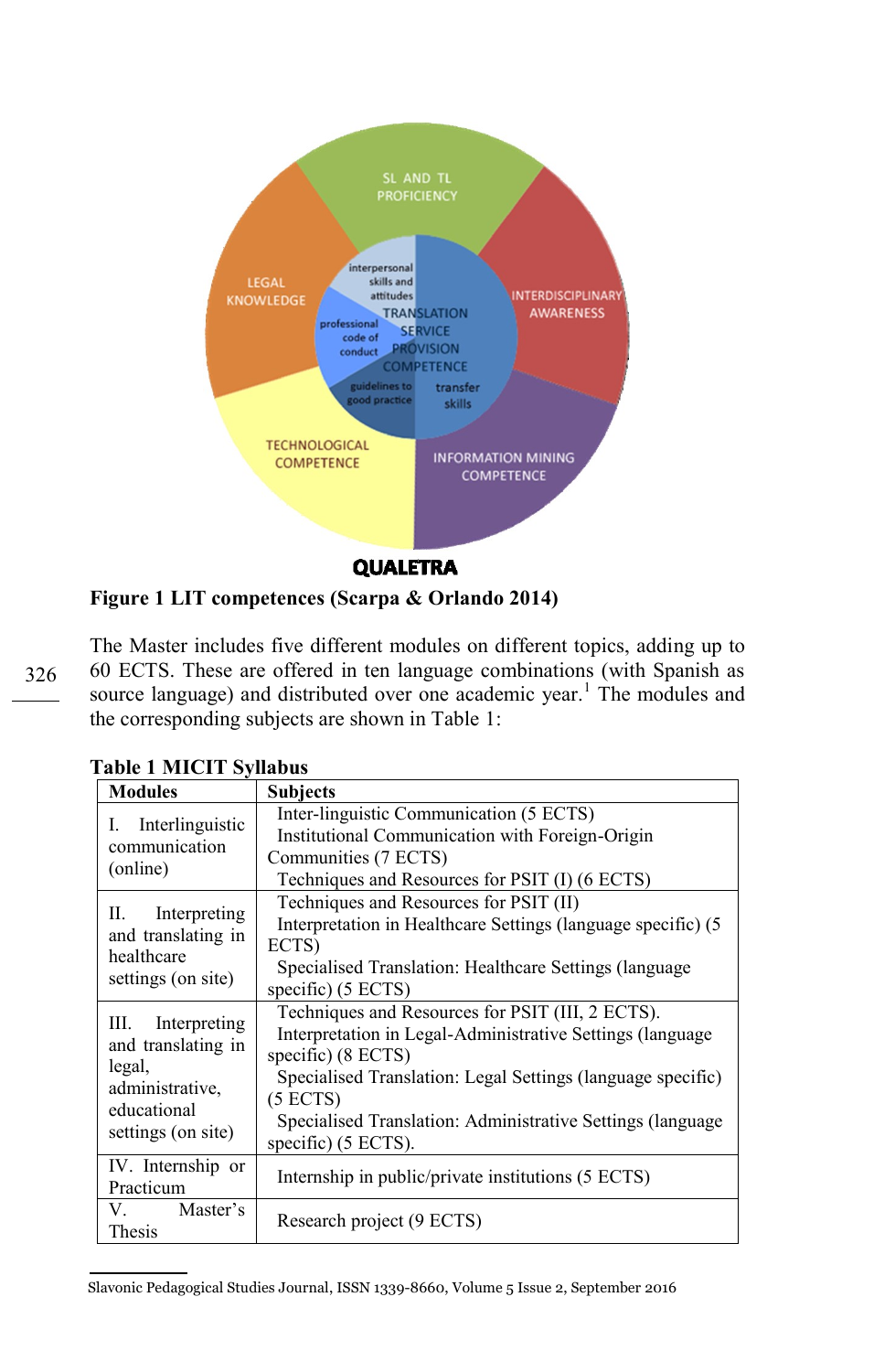The programme has a fundamentally practical focus based on the following aspects:

- Specialized training in different specialties using authentic material;
- Practical knowledge of the theory acquired in the initial training sessions;
- Continuous assessment applied to both training methodology and evaluation criteria;
- Traditional classroom teaching and e-learning methodology;
- Trainers' profiles include both academics and practitioners (translators and/or interpreters).
- Students' active participation by sharing their experiences related to translation and interpreting in different fields;
- Students' internships providing practice in real working conditions;
- Development of links with different national and international leading academic and research institutions in PSIT.
- Application of acquired competencies during the completion of the Master´s Thesis on a topic related to PSIT.

Blending online and on-site classes seems necessary in order to facilitate students' attendance, given that around 35% have work or family responsibilities, and around 60% of students come from different cities or even different countries, as can be seen in the section on students' and teachers' profile. A maximum of twenty students per class and a minimum of eight students per language pair are the minimum requirements for a course to be implemented each year.

The MICIT also combines training in translation and interpreting. This remains an unexplored but controversial issue among both the programme followers and detractors, with little research about the benefits or disadvantages of such an approach. At least in the case of Spain, this approach has proven to be very successful, as it seems to reflect actual practice in the PSIT and LIT area, where most practitioners are forced to perform both tasks for different reasons.

The annual European Master's in Translation (EMT) event held in Brussels in March 2014 (22-23) was part of a joint conference organized for the first time by both the European Commission Directorate-Generals for Interpretation and Translation. The focus of the two-day conference was on institutional and public service translation and interpreting, with examples of best practices in training courses. Members of the programme were invited by the EU DGT to present the MICIT to the audience. This, without a doubt, shows further recognition of the programme's quality.

### **Rationale behind the syllabus**

The significance of this degree and its continuing growing success is mainly rooted in the fact that society continues moving towards a multicultural reality, one which has given way to new needs and challenges to be addressed. Thus, as society progresses towards a multicultural model and new and/or complementary legal regulations come into effect (e.g. European Parliament and Council of the European Union, 2010), the need for legal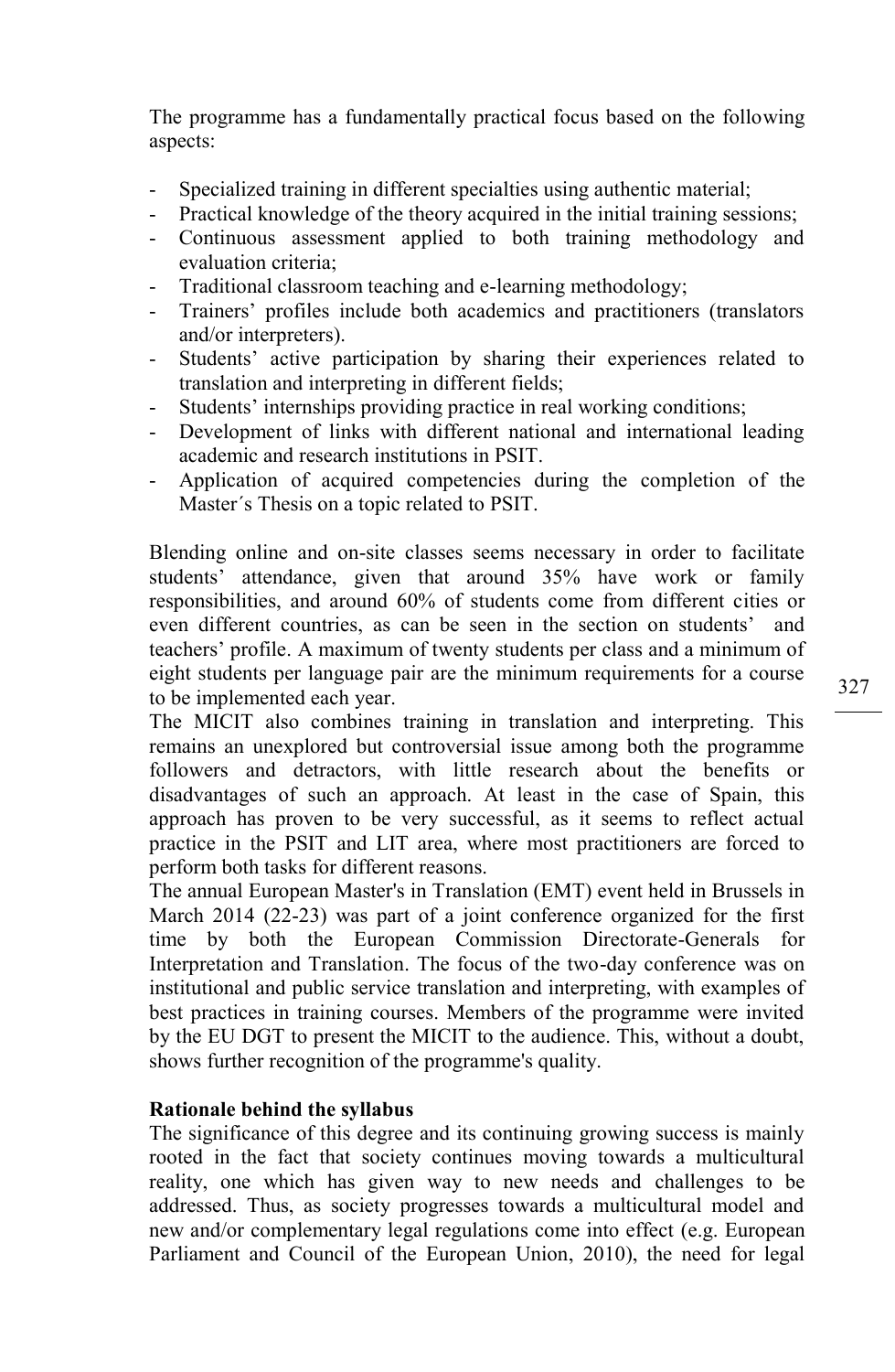translators and interpreters (T&I) and their professionalization becomes more urgent.

The MICIT fills a training gap at higher education levels and thus it contributes to the creation of competent and efficient liaisons as opposed to bilingual volunteers or untrained T&I, still common in the legal context when it comes to less spoken languages (Ortega Herraez, 2011). That is the reason why the MICIT degree is aimed at university graduates fluent in Spanish and the traditional English, French or German, but also in Arabic, Bulgarian, Polish, Portuguese, Romanian, Russian, or Chinese, the languages of migrant communities that are generally in need of translation and interpreting services.

### **Students' and teachers' profile in the MICIT**

Before moving on, and in order to understand the specific nature of this training and the interest in the practices and research presented in the following pages, it seems necessary to discuss two fundamental components: students' and teachers' profile.

The number of students has been increasing each year growing from 40 students in the first edition (2005-2006) to more than 300 hundred applications, and 105 registered in the 2012-13 edition. Their country of origin is also changing, having increased to over 15 nationalities. This multicultural profile has enriched the training of our students by providing them with a fascinating multicultural perspective.

The teaching staff for the training programme has also been growing and changing throughout the years. Our unique and interdisciplinary educational philosophy is grounded on university lecturers and experienced practitioners and stakeholders, which undoubtedly is one of the programme's most visible strengths. It ensures sound theoretical training and high-quality practical training. It also allows for the exchange of views among in-house staff and external trainers. The multicultural and multidisciplinary origin of trainers contributes to the fulfilment of our objectives. The teaching staff is selected according to two major categories (with some of the trainers belonging to more than one category):

1. Academics: professors, senior lecturers, lecturers and part-time lecturers, both full-time employees at the UAH and also visiting lecturers from other highly reputed Spanish and international universities and international higher-education translator and interpreter training centres.

2. Professional translators-interpreters or field experts, that in the case of the LIT are: professional translators-interpreters on a full-time basis with Spanish top-institutions (such as the Ministry of the Interior, the Ministry of Foreign Affairs, Refugee and Asylum Seekers Office, Ministry of Justice, etc.) and freelance translators-interpreters with extensive professional experience in a wide variety of settings related to Public Services, as well as professionals with expertise in other fields (legal, administrative, healthcare professionals on a full-time basis with Spanish institutions and with extensive professional experience in a wide variety of settings related to Public Services). More than 30% are translation and interpreting practitioners and approx. 30% of the

Slavonic Pedagogical Studies Journal, ISSN 1339-8660, Volume 5 Issue 2, September 2016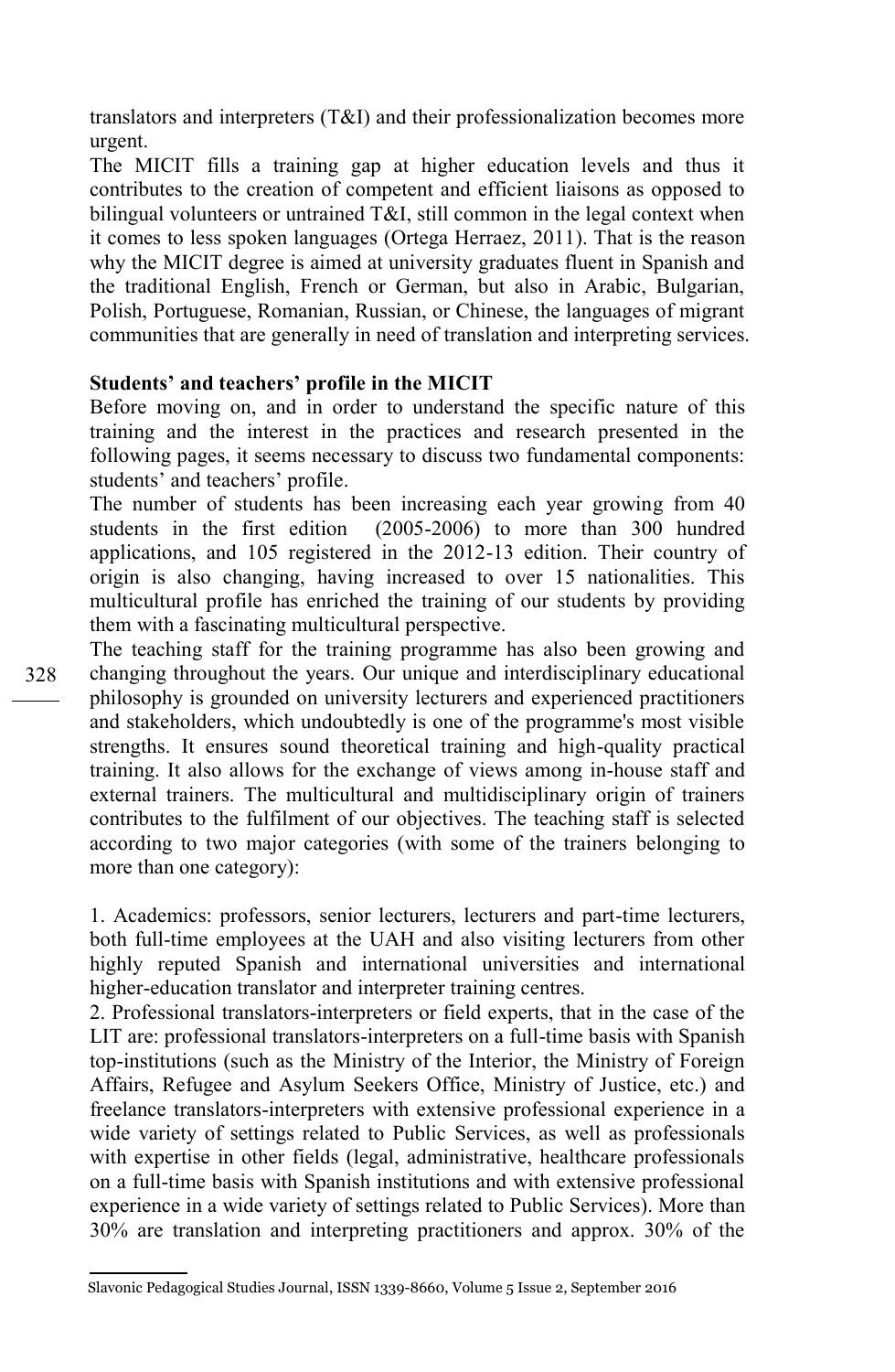visiting academic staff are also sworn translators or have experience as translators/interpreters.

This marriage of highly qualified academic staff, on the one hand, and practitioners, on the other hand, both national and international, provides students with the perfect connection between the theoretical and practical lessons taught in the classroom and the workplace. Together with the applied active methodology, this contributes to the success of the high rates of enrolment and external recognition. According the survey in El Mundo June 15 2013, MICIT is one of the top twenty MA in Spain- this being the fifth year that the MICIT has been awarded this distinction.

#### **Training in PSIT in the legal context**

As we have commented previously, special emphasis is placed on the legal field within the Master's syllabus. There is a specific module devoted to T&I in the legal field (Module III) and two more (Module IV (Internships) and V (Master's Thesis)) are also focused on the legal field depending on the student's individual interests.

Module III offers training in Legal and Administrative Translation and Interpreting (total 20 ECTS out of 60) and consists of 4 subjects:

1. Techniques and Resources for PSIT (2 ECTS)

2. Interpretation in Legal-Administrative Settings (language specific) (8 ECTS)

3. Specialized Translation: Legal Settings (language specific) (5 ECTS)

4. Specialized Translation: Administrative Settings (language specific) (5 ECTS).

Since the Master is focused on professional preparation and, as such, is fundamentally practical in nature, the classes, as has been indicated, are devoted to honing the skills which must be acquired (consecutive and simultaneous interpretation, bilateral and whispering interpretation, sight translation, translation of texts and glossary development). Classes are intensive, 4 hours a day during 10 weeks and are compulsory, on-site and given to small groups separated according to their language combination. In class, students practice using authentic texts provided by the institutions or associations or using role plays in which professionals from other fields also participate (attorneys, judges, social service officials, non-profit staff, etc.). Thus, the master's multi-faceted methodology is experienced in conjunction with exposure to real documents, sent by the institutions and enterprises which collaborate with the MA programme. The practice acquired becomes even more intensive during the internships which must be completed at these institutions, as we explain in the following module. Students are continually evaluated throughout the programme.

#### **Internships**

Since the final goal of the MA is to provide a well-rounded education for future T&I professionals by exposing them to real-world situations, the instrument that best contributes to preparation for the profession is, without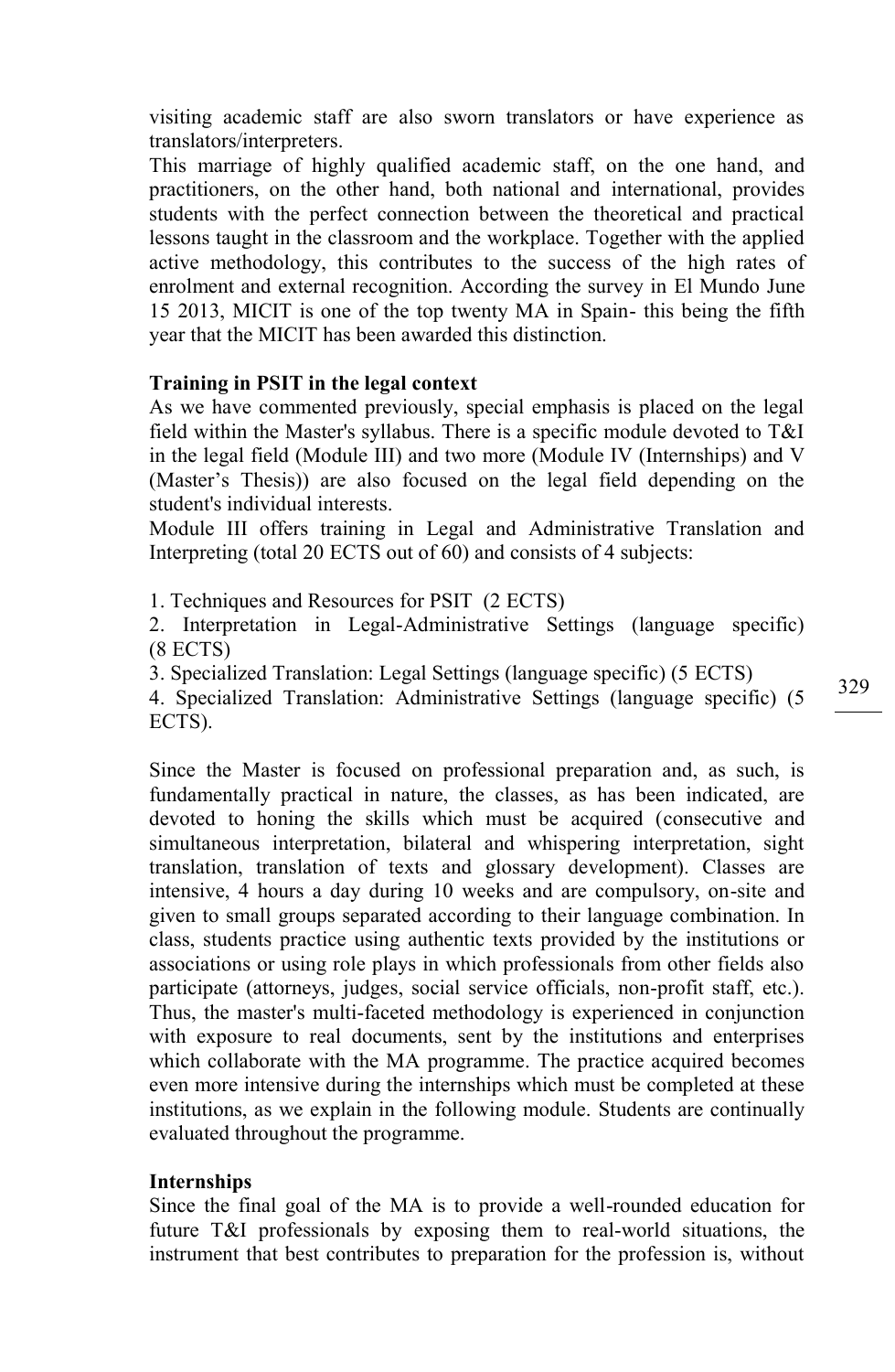any doubt, our internships programme. In order to achieve this, more than 90 agreements with public and private institutions have been signed. The list includes conventions and agreements with state and local administration agencies (Home Office, Foreign Office, Ministry of Justice, NGOs, international organizations) which allow students to complete the compulsory period of internships in courts, town halls, schools, police stations, charity associations, hospitals and so on. $<sup>2</sup>$ </sup>

Each student is granted a post at any of these institutions according to a set of preferences the students manifest through the completion of a form and the writing of a cover letter, as well as their transcript. The institutions must provide a mentor for each student, who will guide them through the particulars of the institution. The University also provides another mentor in charge of the supervision of the translations and correct compliance with the internship. The student, apart from completing the internship, must write a report about the tasks performed and complete a questionnaire on satisfaction. The students are graded using the feedback provided by both mentors and the coordinator of the internships programme, who is in charge of overseeing the correct compliance of the internship and of grading the report written by the student. The coordinators of the internship programme also attend the meetings organized by the institutions which have an internship agreement with our university. These meetings bring training bodies together in order to exchange information about experiences and practices. (For more information about methodology, agreements, etc. see Valero Garces, 2010: 16-24; Valero Garces, 2011: 121-51).

As for the legal domain, approximately 30% - 40% of the students complete their internships in state institutions and /or tasks related to the legal setting. This is the field which is of most interest to students. It is also the field in which there are more signed agreements with internship sites, where tasks are performed which are either directly or indirectly related to the legal setting. The rest of the student internships are distributed in the following way: between 20% - 25% of the students complete their internship in the healthcare sector; about 30% of the students complete their internship in the business sector and around 10 % in education settings.

As for the value of this practicum, most students agree that internships have helped them to see up close what the work environment with foreign population in the public service setting is like. They specifically call the attention to the fact that they are able to experience what an interpreting job is like in a real situation because, even though they did role-plays in class, interpreting with their classmates in class is not the same as with a person that really needs someone to communicate with as much precision as possible, and must make decisions quickly. As for translation, students see translation assignments given by the institutions as a perfect way to put the legal translation class into practice as the need to develop their organizational ability when faced with a longer translation than the ones they had done in class as preparation for a possible assignment.

An example taken from a student´s report illustrates these words:

Slavonic Pedagogical Studies Journal, ISSN 1339-8660, Volume 5 Issue 2, September 2016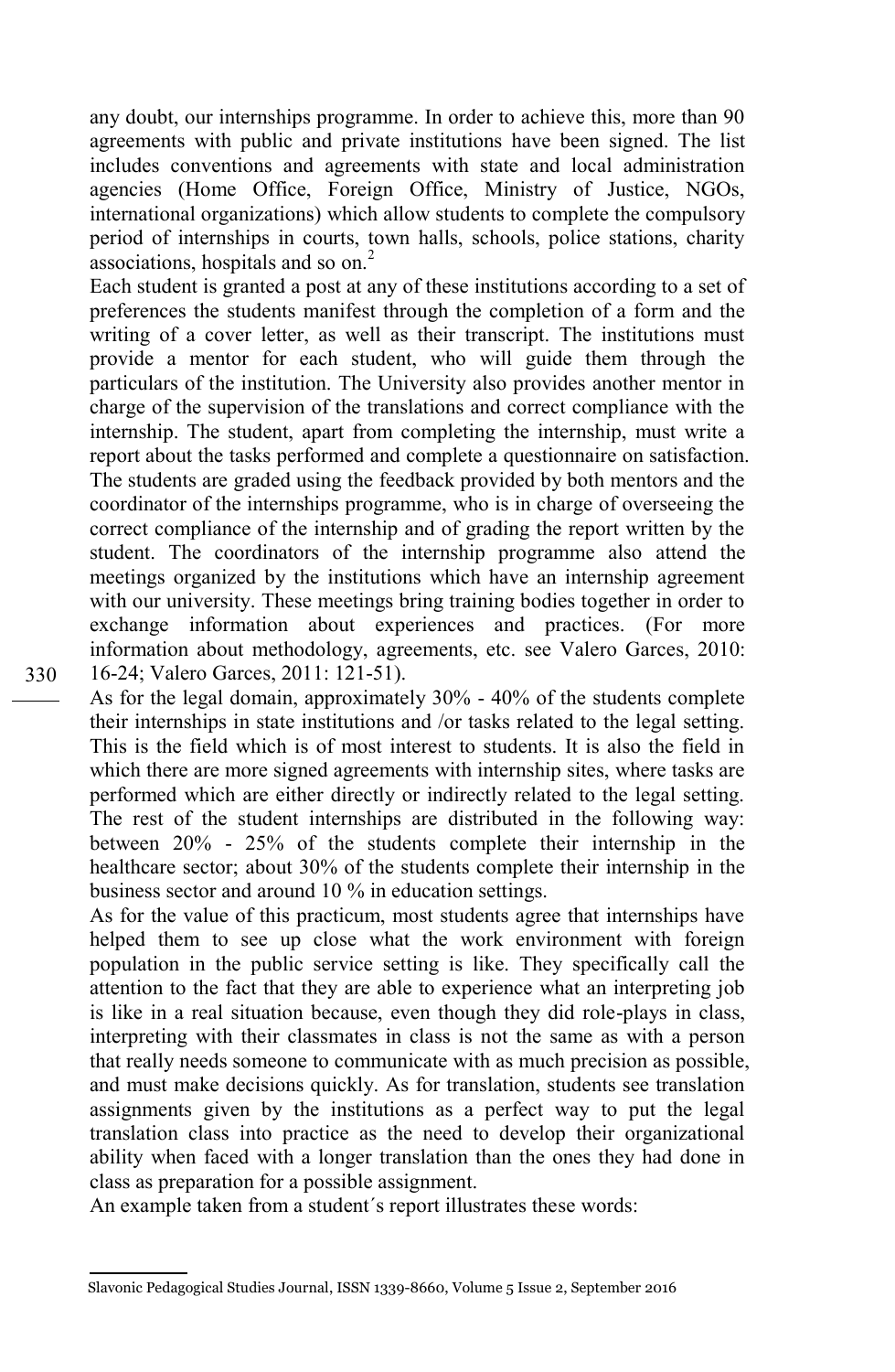Qatar Embassy, Madrid. Spring 2013. Spanish – Arabic.

In general, all of the translation classes have helped me to have greater skill when translating to Arabic and of course, the legal-administrative module is the one that comes closest to the kind of translations that are done at the embassy. I am very happy with the month I have had of the internship, I don't think I could have had a more rewarding internship. I have managed to acquire skills and confidence when translating to Arabic, to be faster and more efficient and get an introduction to the field of translation in institutions. It has been a really enriching experience in all areas in which I have learned a lot.

# **Research in LIT**

The training programme includes a significant research portion through the MA Thesis. As already stated, the main objective of this research is to initiate students into the scientific analysis of the socio-cultural reality that surrounds them and to add knowledge to what they have learned in the classroom and/or institutions during their internships. The underlying assumption is that the information obtained could lead them (and the experts, institution representatives, or the public in general) to envision solutions to problems or to ask questions unknown to the dominant majority. In fact, some of the actions that are already underway or are about to start in PSIT have been highly influenced in both their design and implementation by research initiated by graduate students. Students receive clear and accurate information early in the course about what, how and when they must submit a final paper between 40,000-50,000 words on a topic related to PSIT or LIT. Assessment includes both evaluation of the written examination and oral presentation.

Another important reason to recognize the value and the need for research in PSIT is the fact that sometimes this is the only direct, effective way to obtain deeper knowledge of ethnic minorities and their culture and to gain a firsthand understanding of their specific problems or degree of adaptation. This knowledge is an important component if a multicultural society is to be attained. Additionally, the students are often members of these specific communities and it is therefore easier for them to gain access to the minority group.

As project advisers and in line with other researchers and trainers (Hale - Napier, 2013; Swabey - Nicodemus, 2011; Shlesinger, 2009), our experience shows that the research results contribute, firstly, to improving teaching quality and, secondly, to establishing partnerships with institutions.

According to data from the catalogue/data base of MA thesis titles created in 2010 for internal use we had 438 MA thesis catalogued as of December 2013. This catalogue/database consists of a series of files or compartments which include groups of file cards organized according to topic and which are identified by the title, author's name, year MA thesis was defended, language combination, key words, and a summary in English, Spanish and the other working language if there is one.

Taking into account the main fields of study within the training programme, we can define five categories with the inevitable overlaps: healthcare;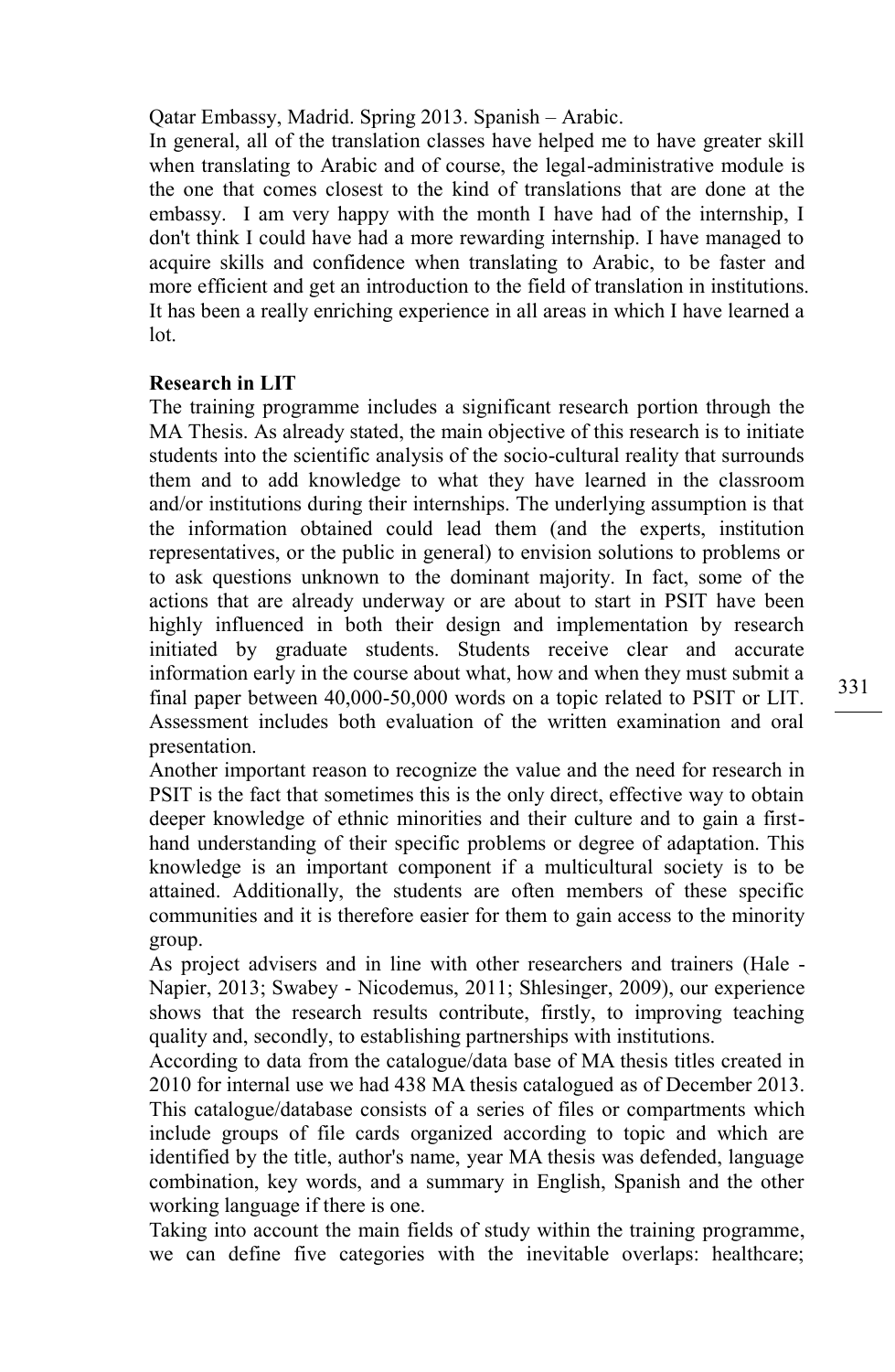education; legal, terminology and resources and culture and mediation. If we focus on the specific fields, the total distribution of the MA thesis between these three categories reveals that the greatest percentage is in the legal setting (8.44%) followed by the healthcare setting (4.56%) and lastly the educational setting (3.65%). However, if we consider the distribution according to linguistic specialties (Figure 2) we can see variations. For example, while in the Chinese, Polish, Romanian and Russian-Spanish specialties, the highest percentage is in the legal field, in English-Spanish the percentage is the same for both the legal and healthcare fields and greater than the educational field. In the Arabic-Spanish concentration the percentage is the same across the three fields. On the other hand, in the Chinese-Spanish and French-Spanish concentrations the highest percentage of the MA thesis is in healthcare, followed by legal and lastly, the educational sector. We can also see that the lowest percentage of MA thesis centred on the healthcare sector occurs in the Polish and Russian-Spanish concentrations, while in the Romanian-Spanish concentration, the lowest percentage is in the educational sector (Valero Garces - Vitalaru, 2014: 85).



Percentage MT Fields & Languages

**Figure 2 MA Thesis: Educational, healthcare, and legal sectors by concentration**

Focusing our attention on legal aspects and on the content of the MA thesis, we can establish four general groups or categories according to topic, though keeping in mind the lack of clear limits between these categories. They are: a) descriptive analysis or comparison of the legal / judicial systems or specific legal aspects in different countries; b) issues related to legal translation; c) issues related to legal interpreting, d) issues related to training; e) terminology and resources. Some titles in English follow to illustrate the different categories. It is a literal translation from Spanish, the original language of the MA thesis.

Slavonic Pedagogical Studies Journal, ISSN 1339-8660, Volume 5 Issue 2, September 2016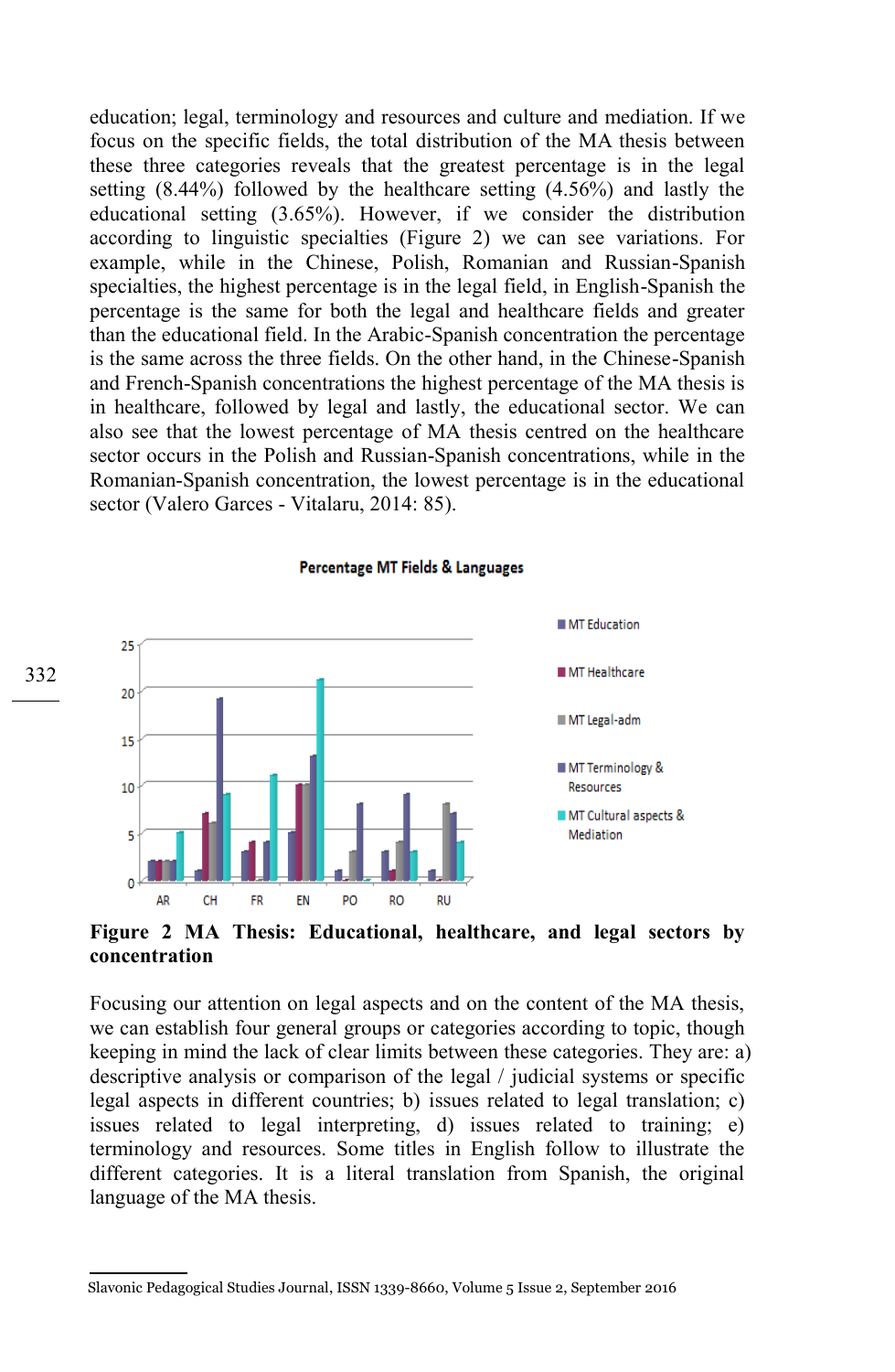- Study of the legislation on the right to interpretation and translation in criminal proceedings in the EU-27 and the adoption of the new European directive by Livadaru, A. (2010-11).

- Comparison of Spanish and Chinese legal language. Discussion of translation difficulties by Tan Yanping (2011-12).

- Errors in the translation and legal interpretation by Torres, M. (2009-10).

- Terminology and legal translation. Spanish police system vs. Romanian police system by Micu, A. (2011-12).

A series of initiatives either already in motion or about to be initiated stem from these research studies. The main goal is to circulate the information from this research and build interest in the scientific community and among the students themselves. This often leads students to give form to their efforts through a doctoral thesis or more detailed studies on issues yet to be explored. Some of these initiatives are:

- The already mentioned on-line database or catalogue of MA thesis which soon could be consulted by the students at the university library (http://www.uah.es/biblioteca/e\_buah/ebuah.html).

- The publication of an on-line multilingual scientific journal, FITISPos-IJ, an annual publication launched in April 2014 which includes a selection of Master Thesis as working papers and which will hopefully be a forum of discussion for MA students, scholars and trainers interested in PSIT.

- The development of doctoral theses delving more deeply into legal issues. Some of these have already been completed, while others are in their final stages. Sample titles include: "Legal and Administrative Terminology: design and development of a trilingual glossary (Spanish–Romanian-English)" by Bianca Vitalaru (2012); or "Translation and Interpreting in Spain in the case of gender violence" by Anca Bozer (2014).

# **Conclusions**

This article focuses on formal training, research and practice in legal translation and interpreting (LIT) in a specific field: Public Service Interpreting and Translating (PSIT). Assuming that PSIT originates within and for the institutions and the public services, links between PSIT and LIT were discussed and a training initiative was presented as a case study: The European Master's in Intercultural Communication, Public Service Interpreting and Translation (MICIT). Its programme combines postgraduate training, research and practice in the PSIT area. This paper has concentrated specifically on the legal domain, focusing our attention on two specific modules (internships and research).

The study shows that PSIT and LIT are linked areas with no clear borderlines, and that translators and interpreters, irrespective of the setting, share similar challenges and need similar training adapted to the specific situation. The MICIT syllabus combining on-site training, internships and research has proved to be relevant as being the primary element connecting in-class training with practice in real settings, but also because it is a route to connect institutions to the academia and the students.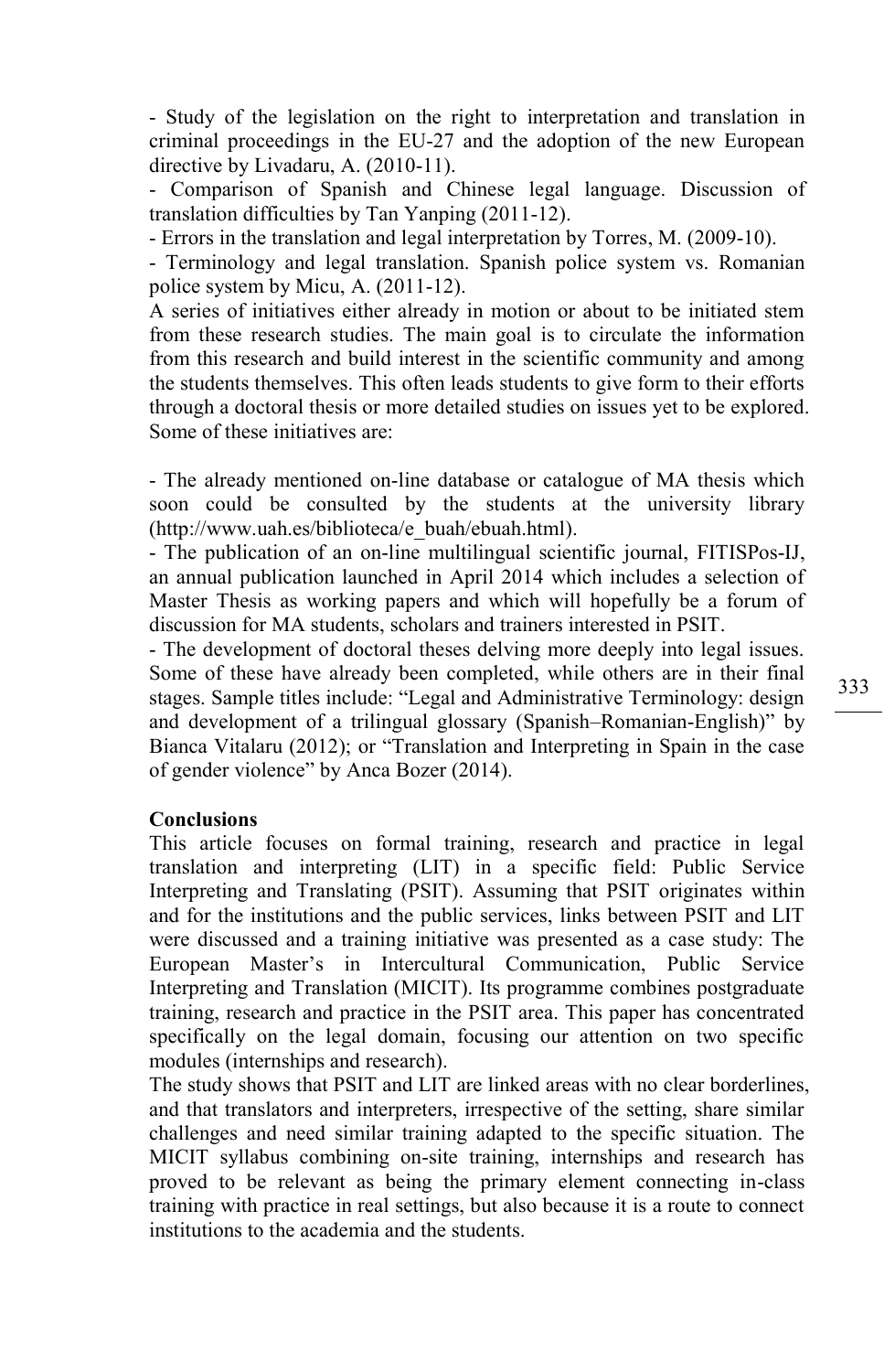Generally speaking, the design of the curriculum of the MICIT has been highly influenced, on the one hand, by the continuous debate on the lack of connection between academic training and the labour market and, on the other hand, by the fact that the transfer of knowledge requires research. Alliances and cooperation are needed with all the agents that somehow (might) intervene in the T&I working environment, but it also requires students to be trained in I&T skills. As a case study the MICIT combines all these elements and it is intended to serve as a further step towards the professionalization of PSIT and LIT. Internships have been demonstrated to be useful tools to integrate class instruction in the working place; and research has also contributed to add information and knowledge or ask questions about specific topics underdeveloped or unknown to the dominant majority (differences between the Chinese and Spanish legal system) or to envision some solutions (checking common errors in translated texts, analyse the interpreter's roles) as well as to help improving the MA itself (providing authentic materials to be used in class).

### **Bibliographic references**

AGORA. 2013. Agora - Transnational Placement Scheme For Translation Students. Accessed 12 December 2014. Available online: https://http://www.academic-projects.eu/agora/default.aspx

AUTOR 2008. Investigacion y Practica en Traduccion e Interpretacion en los Servicios Publicos. Desafios y Alianzas. Alcala: Universidad de Alcala. ISBN: 978-84-8138-773-5.

AUTOR 2010. The Value of Internships in PSIT. Looking out of an open window. FORUM: Revue internationale d'interprétation et de traduction / International Journal of Interpretation and Translation, vol. 8, n. 2, pp. 221- 240.

AUTOR 2011. Design, Implementation and Evaluation of a Programme on Intercultural Communication and Public Service Interpreting and Translation. In KAINZ, C. – PRUNC, E. – SCHOGLER, R. 2011. Modelling the Field of Community Interpreting: Questions of Methodology in Research and Training. Berlin, Munster, Vienna, Zurich, London: LIT, pp. 121-51. ISBN 978-3-643-50177-6.

AUTOR 2013. Formación de traductores e intérpretes en una sociedad multicultural. El programa de la Universidad de Alcalá, Madrid. In Cuadernos de ALDEEU, vol. 25, pp. 215-238, ISSN 0740-0632.

AUTOR – VITALARU, B. 2014. La importancia de la investigacion basica en TISP. Una puerta entreabierta para el avance del conocimiento. In FITISPos International Journal, vol. 1, n. 1, pp. 76-91. ISSN 2341-3778.

BANCROFT, M. – RUBIO-FITZPATRICK, L. 2009. The Community Interpreter: Professional Interpreter Training for Bilingual Staff and Community Interpreters. Ellicott City, MD: Culture and Language Press. ISBN 9780982316672.

BENMAMAN, V. 1997. Legal interpreting by any other name is still legal interpreting. In CARR, S. – ROBERTS, R. P. – DUFOUR, A. – STEYN, D.

Slavonic Pedagogical Studies Journal, ISSN 1339-8660, Volume 5 Issue 2, September 2016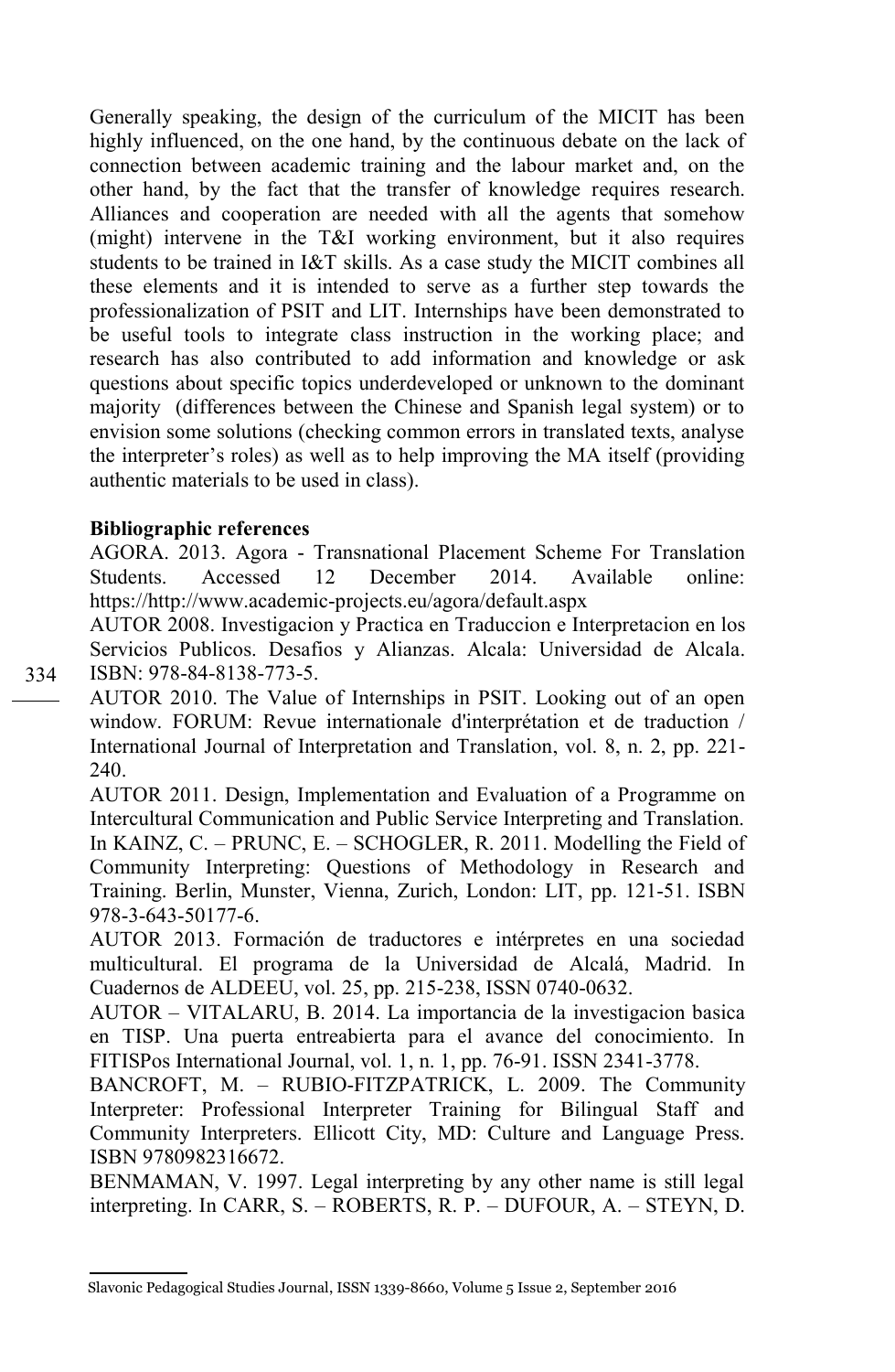1997. The Critical Link: Interpreters in the community. Amsterdam: John Benjamins, pp. 179-190. ISBN 9789027216205

BMT (Building Mutual Trust). 2014. Building Mutual Trust. A Framework Project for Implementing EU Common Standards in Legal Interpreting and Translation. Criminal Justice Programme of the European Union. Available online: http://www.buildingmutualtrust.eu/

CORSELLIS, A. 2008. Public Service Interpreting. The First Steps. London: Palgrave Macmillan. ISBN 978-0-230-58195-1.

EMT (EMT Expert Group). 2014. European Master's in Translation (EMT). European Commission. Available online:

http://ec.europa.eu/dgs/translation/programmes/emt/index\_en.htm

EULITA (European Legal Interpreters and Translators Association). QUALETRA. EULITA. Available online: http://www.eulita.eu/qualetra

European Parliament, and Council of the European Union. 2010. Directive 2010/64/UE on the right to interpretation and translation in criminal proceedings [Translated Directive 2010/64/UE of the European Parliament and of the Council of 20 October 2010 on the right to interpretation and translation in criminal proceedings], Official Journal of the European Union OJ 2010 L 280. Available online: http://eurlex.europa.eu/LexUriServ/LexUriServ.do?uri=OJ:L:2010:280:0001: 0007:en:PDF

HALE, S. B. 2007. Community Interpreting. Hampshire: Palgrave MacMillan. ISBN 978-0-230-59344-2.

HALE, S. B. – NAPIER, J. 2013. Research Methods in Interpreting. London: Bloomsbury. ISBN 9781441168511.

KAINZ, C. – PRUNC, E. – SCHÖGLER, R. 2011. Modelling the Field of Community Interpreting: Questions of Methodology in Research and Training, Repräsentation - Transformation. representation - transformation. représentation - transformation. Translating across Cultures and Societies. Vienna: LIT. ISBN 978-3-643-50177-6.

MIKKELSON, H. 1996. Community Interpreting: An emerging profession. In Interpreting vol. 1, n. 1, pp. 125-129. ISSN: 1384-6647.

MIKKELSON, H. 2014. Evolution of Public Service Interpreter Training in US. In FITISPos International Journal, vol. 1, n. 1, pp. 9-22. ISSN 2341- 3778.

MILLAN, C. – BARTRINA, F. 2013. The Routledge Handbook of Translation Studies. London, New York: Routledge. ISBN 9780415559676.

Office of Extended Studies (University of Maryland). MPS in Interpreting. University of Maryland, Available online: http://www.oes.umd.edu/index.php?slab=interpreting

OPTIMALE. 2013. Optimising translator training in Europe 2014-2020: Optimale Declaration. Paper presented at the Optimale Final Conference, Rennes, 7th June 2013. Available online: http://www.translator-training.eu

ORTEGA HERRÁEZ, J. M. 2011. Interpretar para la Justicia. Granada: Comares. ISBN 9788498367010.

PEREZ, I. – WILSON, C. 2011. The interlinked approach to training for interpreter mediated police settings. In KAINZ, C. – PRUNC, E. – SCHOGLER, R. 2011. Modelling the Field of Community Interpreting: